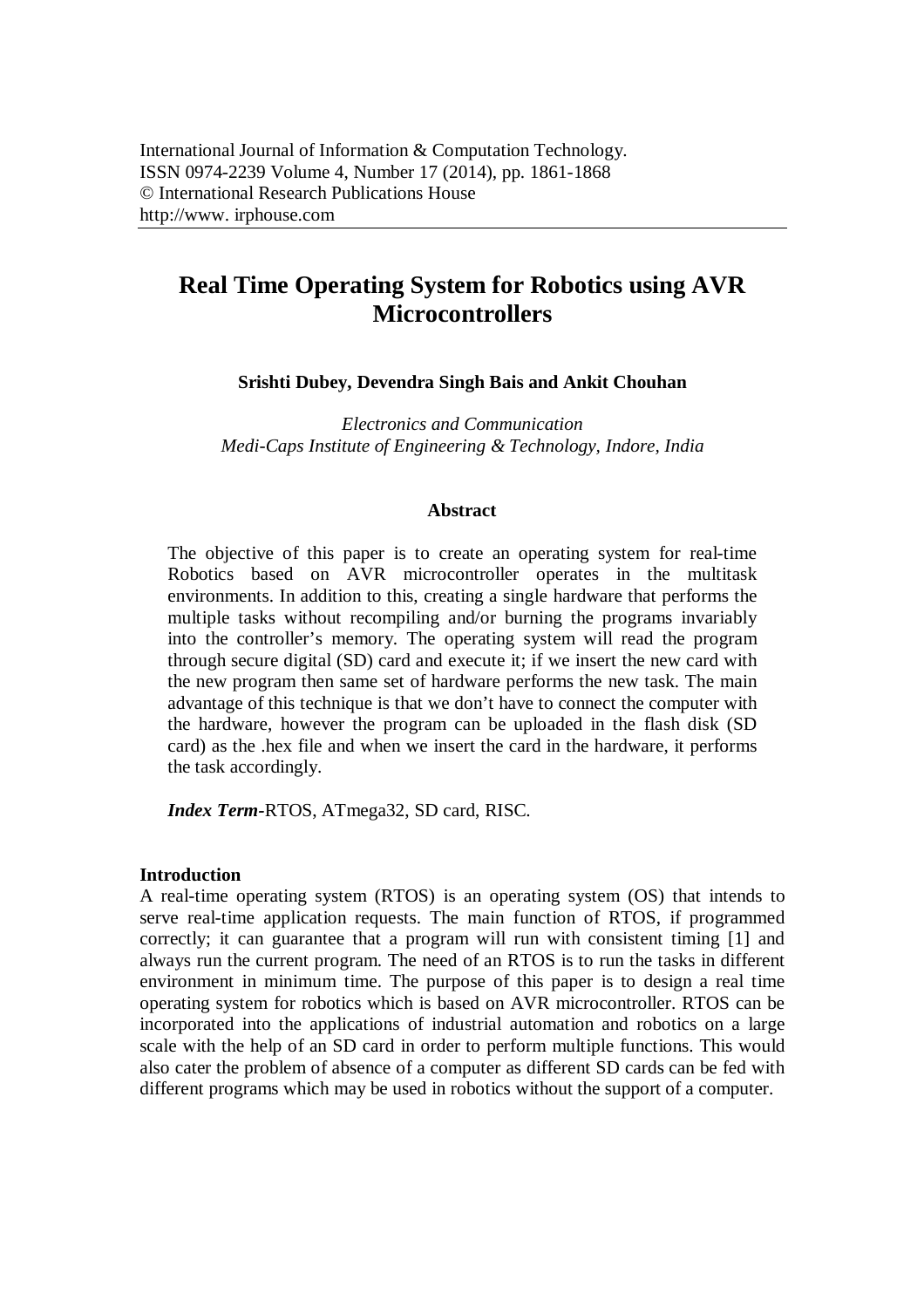The software design of this paper is broken up into two parts:-

- 1. Operating system
- 2. Card/boot loader program, which load the data into the SD/SC card.

The card loader program is accessed via the Atmel's SPI interface, which places the program into flash memory. When we interface the card with the microcontroller, so the main OS program read the data of the card via SPI, and place it into the flash memory at run time using boot loader program. After that our system will perform the task and even if we remove the card from the hardware kit, the same program will still run on the kit [2].

#### **Problem**

Whenever a new task is performed on the hardware, it has to be connected with the computer to erase the current program and burn the new program into the microcontroller and this process has to be followed for every new program.

#### **Solution**

One of the solutions of the above problem is that, the program in the portable memory (SD card) can be uploaded in the .hex file without connecting computer with the hardware. Then, the card can be inserted in the hardware and it will perform the respective task.

The AVR program coded and compiled in Code Vision AVR Studio 4, before installing the AVR studio 4, winavr is first installed because the winavr includes GCC compiler for the AVR target for C and C++ [3].

The O.S. is put in the boot-loader section of flash, because the boot loader resides at the highest addresses of flash memory. The maximum boot-loader size is 2048 instructions, which is too big to fit in this space, so some functions in high flash addresses are fixed next to the boot-loader, keeping the functions that program the flash actually in the boot-loader. The program is then tested in the AVR universal testing kit. There are various kits available in the market like STK500.

#### **About AVR ("Advanced Virtual RISC") controller**

Introducing AVR family of microcontrollers and Atmel AVR 8 and 32 bit microcontrollers delivering a unique combination of performance, power efficiency, and as well design flexibility. Optimized speed time to market and also they are based on the industry's most code-efficient architecture for C and assembly programming. On the other hand, no other microcontrollers deliver more computing performance with better power efficiency and industry-leading development tools and design support get from market faster [4].

#### **Overview of AVR Microcontroller**

• AVR RISC Architecture.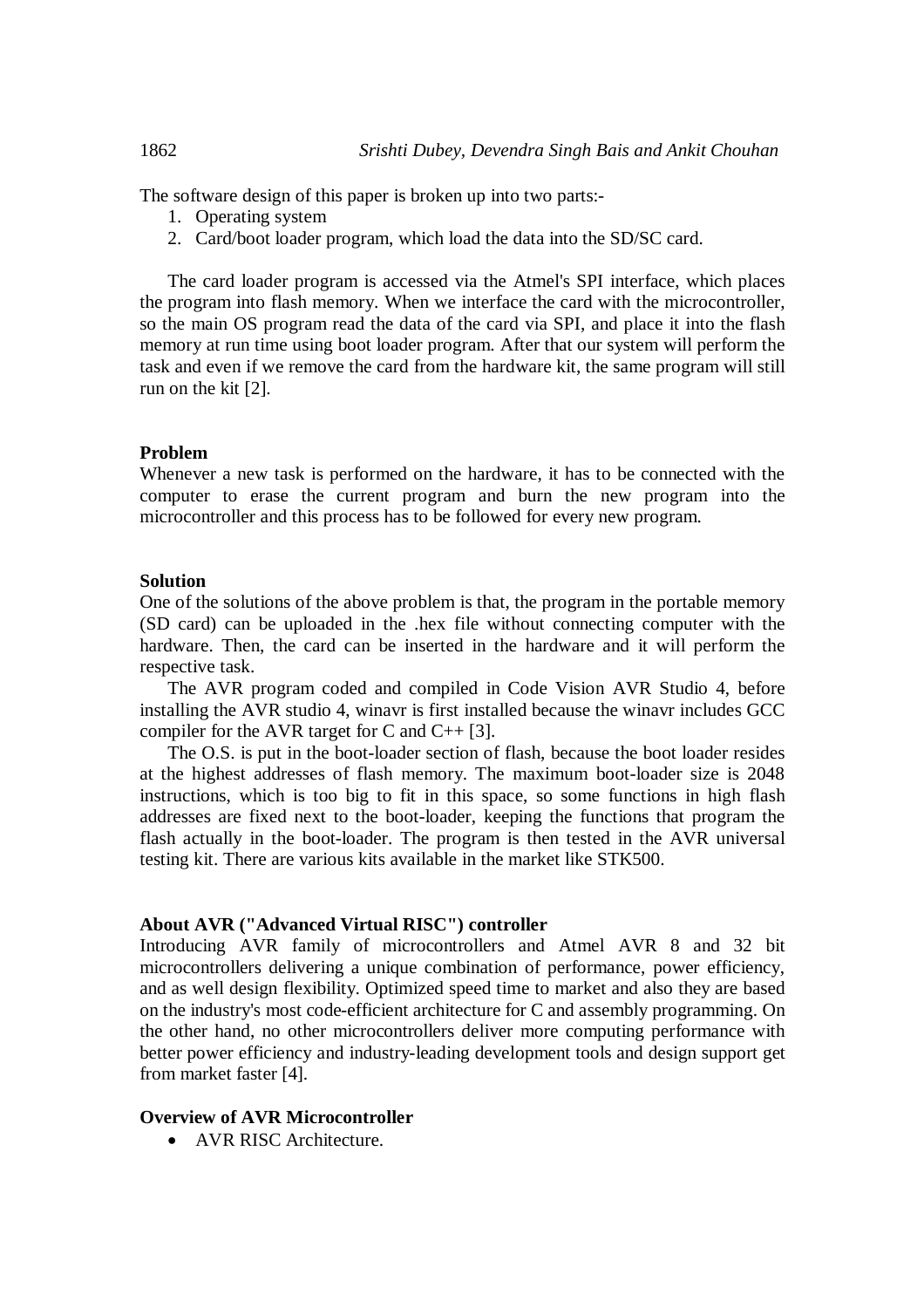- 32K bytes of in-system self-programmable flash program memory.
- We can access ROM at run time.
- It can deliver 16 million intrusions per second.
- $\bullet$  2K of SRAM.
- In-system programming by on-chip boot program.
- SPI-serial peripheral interface.
- Speed-16 MHz
- $\bullet$  1024 bytes EEPROM [5].

# **Typical Hardware Support in AVR (ATmega32)**

- Internal or External Oscillator/Clock [6].
- 10bit ADC.
- Real time clock.
- One or more USART.
- EEPROM.
- One or more timers
- External interrupts.

## **Flowchart**



**Flowchart [7]**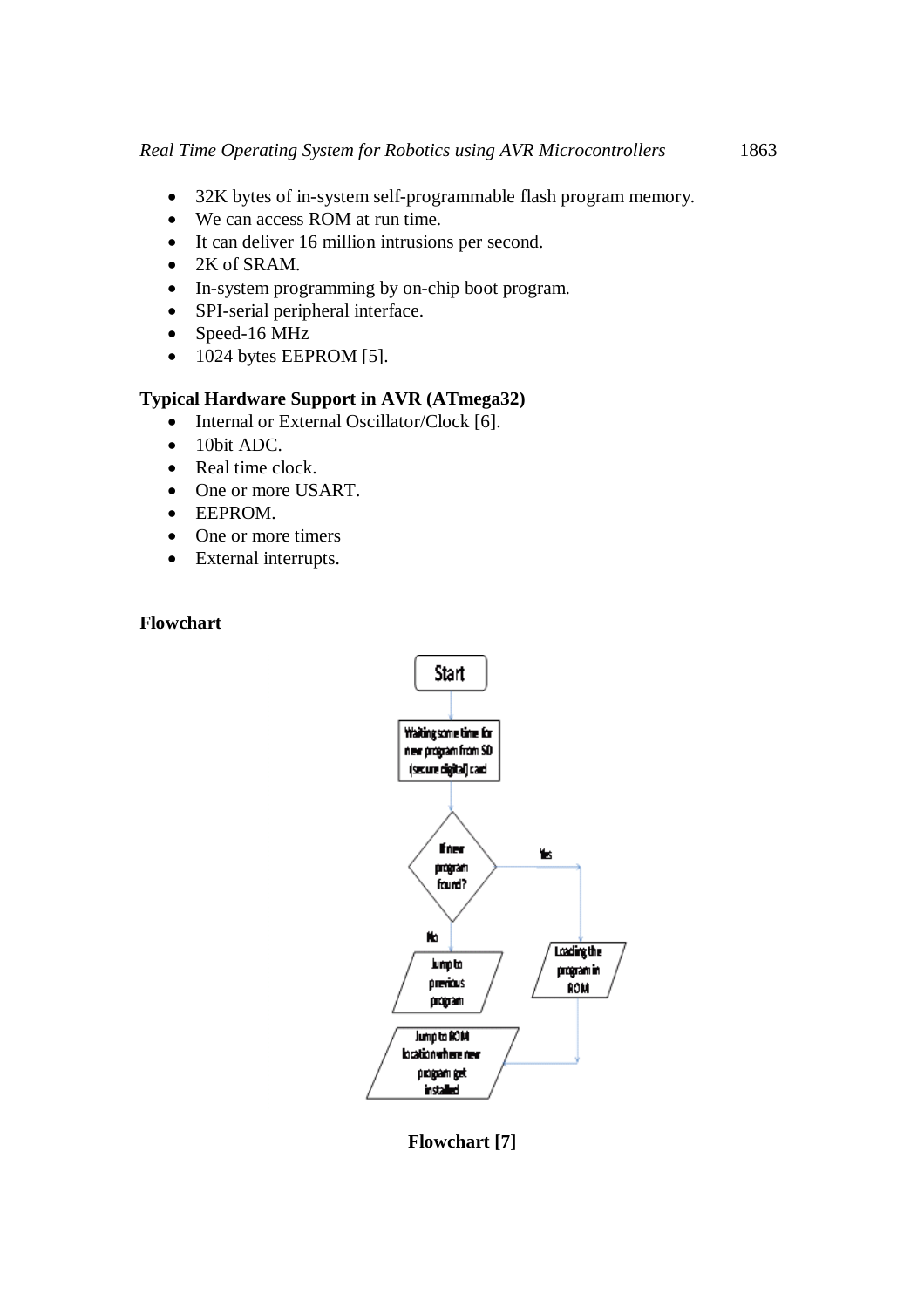#### **Theory oriented:-Design idea**

To create a real-time operating system for the Atmel mega32 microcontroller, the hardware waits for a card to be inserted and a reset button to be pressed; at that point a program is loaded from the SD card and gets executed [8].

The design of this particular hardware is divided into: the operating system itself and the card reader/program loader. Also the card reader is accessed via the Atmel's SPI interface by the program loader, which also places the program into flash memory and programs can be written similar to a standard Atmel Mega32 program, except that it must include the header file. The program loader resides in the Mega32's boot loader section of flash. Since, this gives it write access to other portions of flash memory so that it can write executables to program space.

## **Hardware used for O.S testing**

To run this programs on an Atmel Mega32 development board; the SD card slot is designed in the board. The SD card wss connected through PORTB with a jumper cable, which contains the Mega32's SPI interface. Also the SD card connector's clock was wired, Data In, and Chip Select pins to PORTB's pins 7, 5, and 0, respectively, and the Data Out to PORTB pin 6.

The three inputs to the card each were fed through separate step-down circuit to decrease the voltage from the power supply's 5V to the 3.3V required by the card. The output from the card was fed through a step-up circuit before going to B.6. To obtain the 3.3 volts needed for the HIGH voltage for the card, a simple voltage regulator was used [2]. Likewise, the card acts as a load on the 3.3V, drawing some current. The 3.3V was pulled down to 2.6V with the card's load, with the help of voltage dividers. Regulator is able to sustain a voltage of about 3.26V with the card's load, within the card's specifications. We have 3 unused pins on PORTB after connecting to the card reader, due to that we added a pushbutton with a pull-up resistor and connected it to pin 1. This button is used as a reset that causes the OS to load the program from an SD card.

## **Creating an OS in the AVR Controller**

Few steps to achieve the task:

- Interfacing of SD/MMC card with ATmega32.
- Reading the data of card and accessing its data.
- Storing the program at run time in ROM location with the help of boot loader program.
- Setting the pointer to that stored program location.
- With the help of pointer running that installed program.
- Returning from that program location.

#### **Working of system hardware for an RTOS**

The code of RTOS was loaded into the AVR development board, consisting of card reader. Hardware waited for a secure digital card to be inserted and a reset button was pressed; at this point a program was loaded from the card to flash memory and also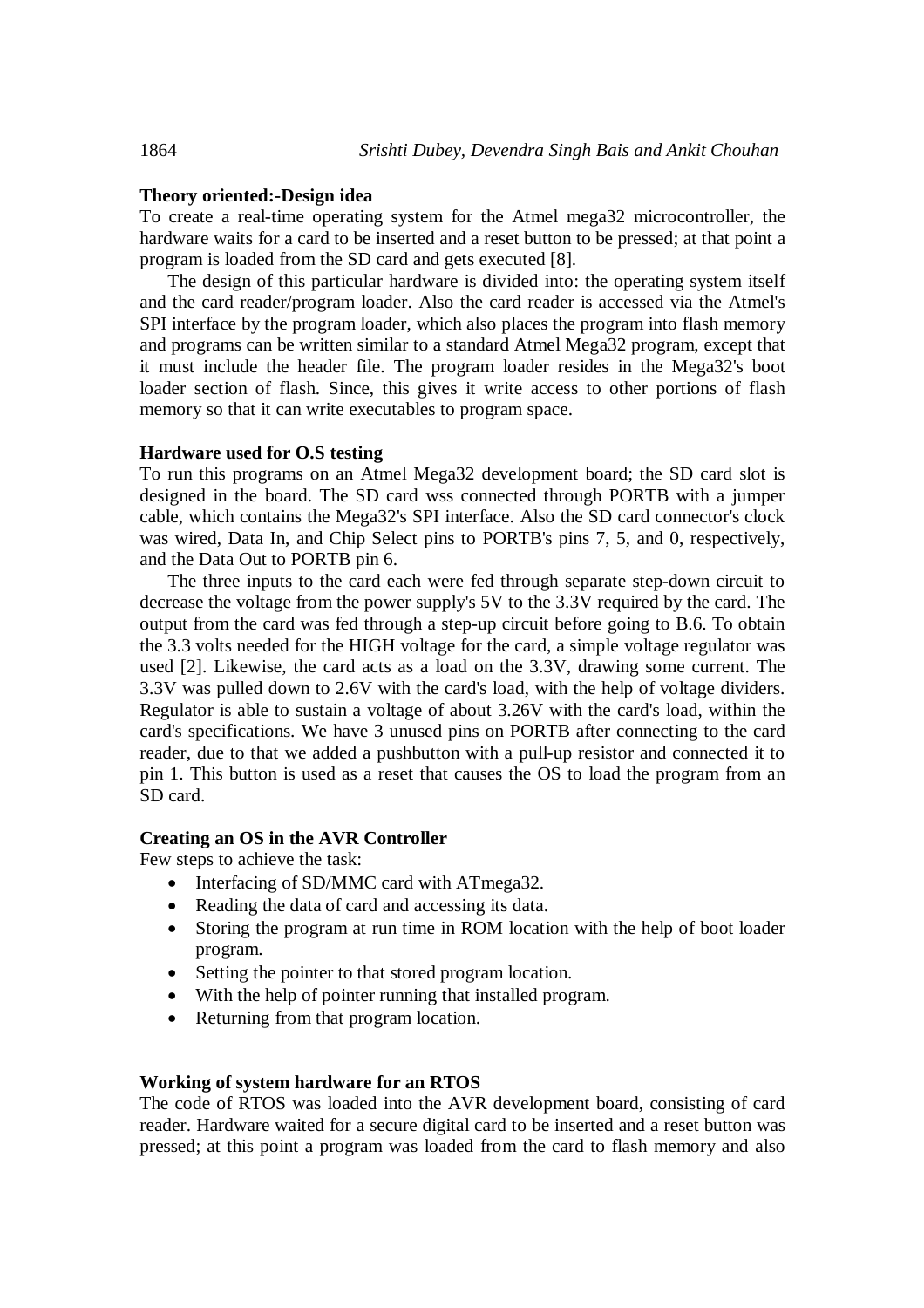got executed. A new card with a new program could be inserted and run, at any time. Executing a new program didn't require reprogramming the Atmel processor.

All programs on the Atmel processor have to be contained in flash memory, but only the boot loader can write to flash memory. Thus, it was decided to put the O.S. in the boot loader section of flash. This decision also helped to avoid address conflicts with user programs because the boot loader resides at the highest addresses of flash memory. The maximum boot loader size is 2048 instructions. It is too big to fit in this space, that's why some functions were fixed in high flash addresses next to the boot loader, keeping the functions that program the flash memory actually in the boot loader.

All the programs created got coded and compiled in AVR Studio 4. AVR studio 4 creates .hex files; these .hex files were taken and used to program the SD card and write a programmer to load the data into the card, separate from the O.S. program, which programs the contents of a .hex file to the SD card.

Whenever, the hardware is used in the new task environment the Operating system in AVR controller boots, it begins waiting for a new program in the SD card and a reset signal. At this point, it begins reading the contents of the card into small RAM buffers, which subsequently transferred to flash, because RAM is limited [3]. Now, the buffers used to read data from the card overlap with O.S. Data structures that are not used until after the program is loaded. Since executing and loading never overlaps, so we can use the same memory for both.

## **Time required to run the programs of different sizes**

The time taken by the boot loader code to prepare itself for the insertion of the SD card before being reset may be considered as constant.

The time taken for a program to be loaded and jump back to its main routine is its first run time as can be seen in "fig. 2".

First run time: Program load time + time to jump over the main routine.

The time taken by the program to check for new program and to jump over the main routine is its second run time as can be seen in "fig. 3".

Second run time: Time to check for new program + time to jump over the main routine.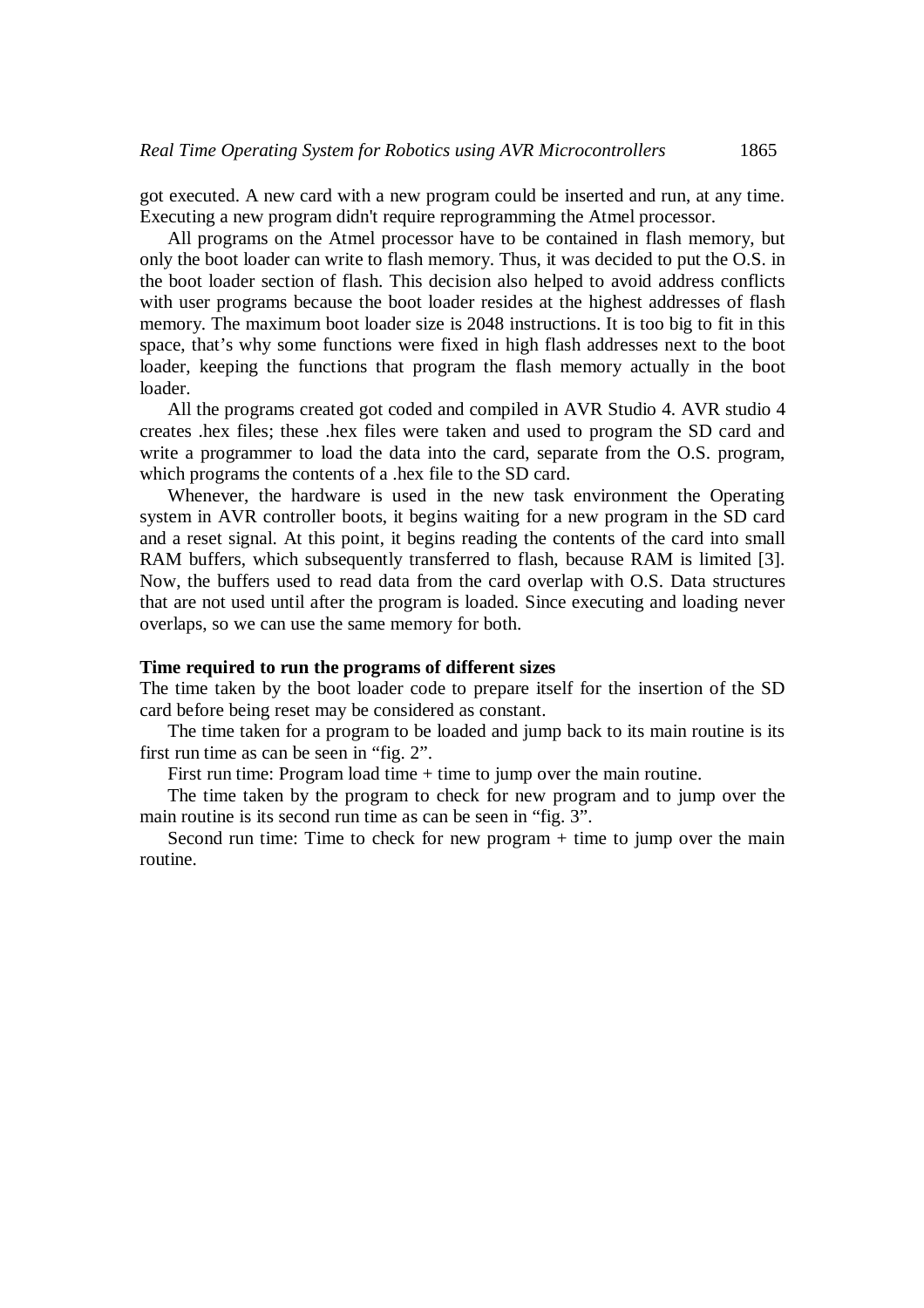

**Fig. 3. Graph of second run time**

#### **HARDWARE DESIGN**

ATmega32 is used for testing the designed RTOS. The circuit is as "fig. 4",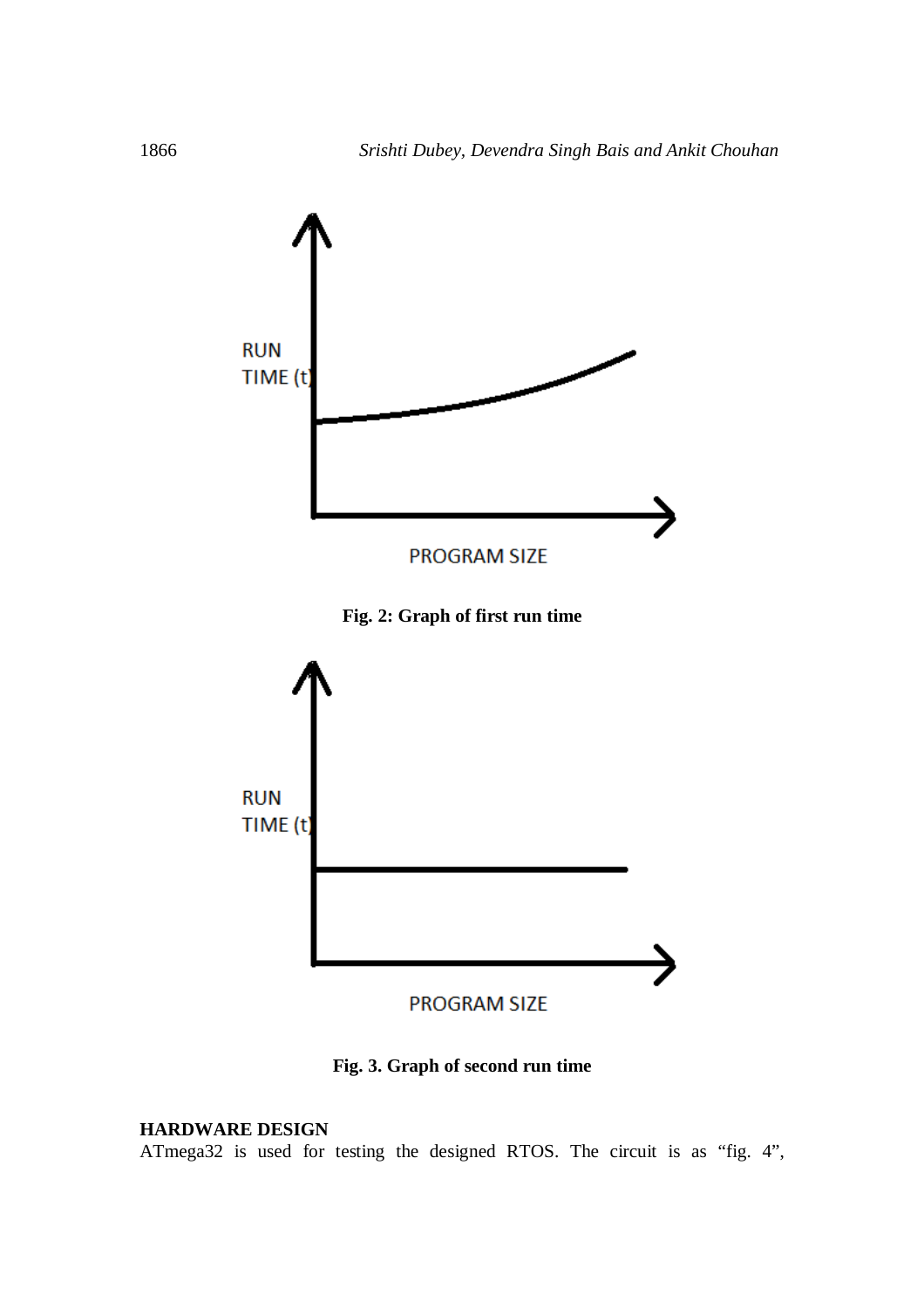ATmega32 microcontroller is used in 16 MHz clock, Max232 i.e.) for serial peripheral interface with PC, capacitors and LEDs.



**Fig 4: Circuit to test RTOS**

## **Conclusion AND Future Implementation**

At the end, we successfully accomplished the objective, to create the operating system for real-time robotics based on AVR microcontroller that loads program dynamically from SD card and performs the task accordingly. Writing the code for O.S. and creating the AVR development board with card reader is done successfully. However, the second objective was also achieved a single hardware performs the multiple tasks without recompiling and/or burning the programs into the microcontroller.

In designing the operating system, we first considered various library functions that could add to increase functionality that is, LCD and keypad drivers and support for multiple programs on a single card with a menu system to choose between them [3]. These kind of features, although useful bells and whistles are cut from the design as, they are extraneous to the core vision that creates dynamically-loading OS, there is some unnecessary complexity been added, and consumed extra flash and RAM, which may be needed for some user programs.